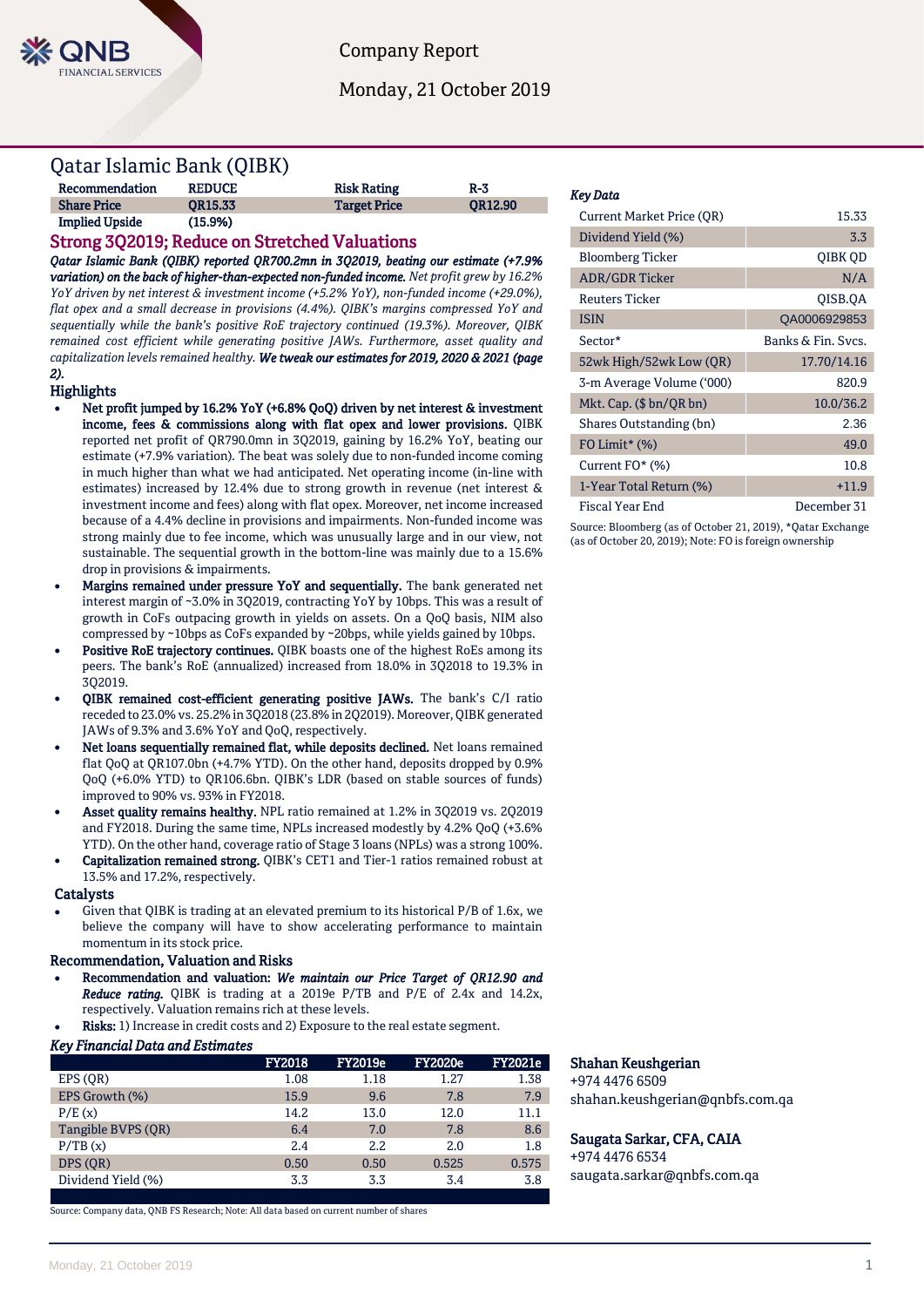# *Change in Estimates*

| -                              |       | 2019  |            |       | 2020  |            |       | 2021       |            |
|--------------------------------|-------|-------|------------|-------|-------|------------|-------|------------|------------|
| (In QR mn)                     | Old   | New   | Change (%) | 10d   | New   | Change (%) | 0ld   | <b>New</b> | Change (%) |
| Net Interest Income            | 3,838 | 3,793 | $-1.2$     | 4,139 | 4,154 | 0.4        | 4,504 | 4,612      | 2.4        |
| Non Interest Income            | 1,022 | 960   | $-6.1$     | 1,100 | 1,078 | $-2.0$     | 1,179 | 1,160      | $-1.6$     |
| <b>Total Revenue</b>           | 4,860 | 4,753 | $-2.2$     | 5,239 | 5,232 | $-0.1$     | 5,683 | 5.771      | 1.6        |
| <b>Opex</b>                    | 1,211 | 1,132 | $-6.6$     | 1,290 | 1,212 | $-6.0$     | 1,386 | 1,302      | $-6.0$     |
| Net Operating Income           | 3.648 | 3,621 | $-0.7$     | 3,949 | 4,020 | 1.8        | 4,297 | 4.469      | 4.0        |
| Net Provisions & Impairments   | 702   | 694   | $-1.2$     | 761   | 765   | 0.6        | 969   | 973        | 0.4        |
| Net Income (Reported/Headline) | 2,925 | 3,000 | 2.5        | 3,150 | 3,216 | 2.1        | 3,289 | 3,454      | 5.0        |
| Net Income (Attributable)      | 2,647 | 2.720 | 2.7        | 2,866 | 2,931 | 2.3        | 3,002 | 3,163      | 5.4        |

Source: QNB FS Research

# Detailed Financial Statements

| $($ In QR mn $)$                              | 2016    | 2017    | 2018           | 2019e    | 2020e    | 2021e    |
|-----------------------------------------------|---------|---------|----------------|----------|----------|----------|
| Net Interest Income                           | 2,666   | 3,400   | 3,542          | 3,793    | 4,154    | 4,612    |
| <b>Fees &amp; Commissions</b>                 | 519     | 518     | 576            | 652      | 711      | 709      |
| FX Income                                     | 176     | 139     | 259            | 130      | 145      | 157      |
| Other Income                                  | 291     | 106     | 142            | 178      | 222      | 294      |
| Non-Interest Income                           | 986     | 763     | 978            | 960      | 1,078    | 1,160    |
| <b>Total Revenue</b>                          | 3.652   | 4.162   | 4,519          | 4,753    | 5,232    | 5,771    |
| <b>Operating Expenses</b>                     | (1,089) | (1,106) | (1, 161)       | (1,132)  | (1,212)  | (1,302)  |
| <b>Net Operating Income</b>                   | 2.563   | 3,057   | 3,358          | 3.621    | 4,020    | 4,469    |
| Net Provisions & Impairments                  | (448)   | (785)   | (720)          | (694)    | (765)    | (973)    |
| Net Profit Before Taxes & Non-Recurring Items | 2,116   | 2,271   | 2,638          | 2,927    | 3,255    | 3,496    |
| Tax                                           | (10)    | (18)    | $\overline{2}$ | (18)     | (20)     | (21)     |
| Net Profit Before Minority Interest           | 2,105   | 2,253   | 2,641          | 2,910    | 3,236    | 3,475    |
| Minority Interest                             | 44      | 155     | 115            | 90       | (19)     | (21)     |
| Non-Recurring/Unusual Gains/(Losses)          | 5       | (2)     | $\Omega$       | $\Omega$ | $\Omega$ | $\Omega$ |
| Net Profit (Headline)                         | 2.155   | 2,405   | 2,755          | 3,000    | 3,216    | 3,454    |
| Interest On Tier-1 Sukuk                      | (135)   | (205)   | (205)          | (205)    | (205)    | (205)    |
| Social & Sports Contribution Fund             | (54)    | (60)    | (69)           | (75)     | (80)     | (86)     |
| Net Profit (Attributable)                     | 1,966   | 2,140   | 2,481          | 2,720    | 2,931    | 3,163    |

Source: Company data, QNB FS Research

| $(n QR)$ mn)                             | 2016         | 2017    | 2018         | 2019e        | 2020e          | 2021e        |
|------------------------------------------|--------------|---------|--------------|--------------|----------------|--------------|
| Assets                                   |              |         |              |              |                |              |
| Cash & Balances with Central Bank        | 5,447        | 5,546   | 7,299        | 6,507        | 9,191          | 6,862        |
| Interbank Loans                          | 10,150       | 4,876   | 6,424        | 6,979        | 5,743          | 5,091        |
| Net Investments                          | 19,959       | 30,402  | 31,146       | 32,765       | 36,080         | 40,324       |
| Net Loans                                | 98,171       | 102,613 | 102,210      | 107,371      | 114,867        | 127,283      |
| <b>Investment In Associates</b>          | 875          | 669     | 568          | 574          | 587            | 598          |
| Other Assets                             | 3,354        | 3,156   | 3,489        | 3,308        | 4,046          | 4,623        |
| Net PP&E                                 | 517          | 511     | 479          | 469          | 479            | 480          |
| Investment In Real Estate                | 930          | 1,944   | 1,231        | 1,169        | 1,203          | 1,238        |
| Assets of a Subsidiary Held for Sale     | $\mathbf{0}$ | 246     | $\mathbf{0}$ | $\mathbf{0}$ | $\overline{0}$ | $\mathbf{0}$ |
| Goodwill & Intangible Assets             | 432          | 411     | 386          | 343          | 300            | 257          |
| <b>Total Assets</b>                      | 139,834      | 150,375 | 153,232      | 159,485      | 172,495        | 186,755      |
| <b>Liabilities</b>                       |              |         |              |              |                |              |
| <b>Interbank Deposits</b>                | 13,607       | 17,191  | 17,234       | 13,541       | 10,429         | 6,705        |
| <b>Customer Deposits</b>                 | 95,397       | 101,815 | 100,598      | 108,445      | 122,542        | 137,248      |
| <b>Sukuk Financing</b>                   | 6,791        | 7,057   | 9,145        | 10,974       | 11,523         | 12,099       |
| Other Liabilities                        | 4,041        | 3,432   | 5,516        | 4,338        | 4,044          | 4,804        |
| Tier-1 Sukuk                             | 4,000        | 4,000   | 4,000        | 4,000        | 4,000          | 4,000        |
| <b>Total Liabilities</b>                 | 123,835      | 133,495 | 136,493      | 141,297      | 152,539        | 164,855      |
| <b>Minority Interest</b>                 | 1,761        | 1,591   | 1,319        | 1,229        | 1,248          | 1,269        |
| Total Shareholders' Equity               | 14,238       | 15,289  | 15,420       | 16,959       | 18,708         | 20,631       |
| Total Liabilities & Shareholders' Equity | 139,834      | 150,375 | 153,232      | 159,485      | 172,495        | 186,755      |

Source: Company data, QNB FS Research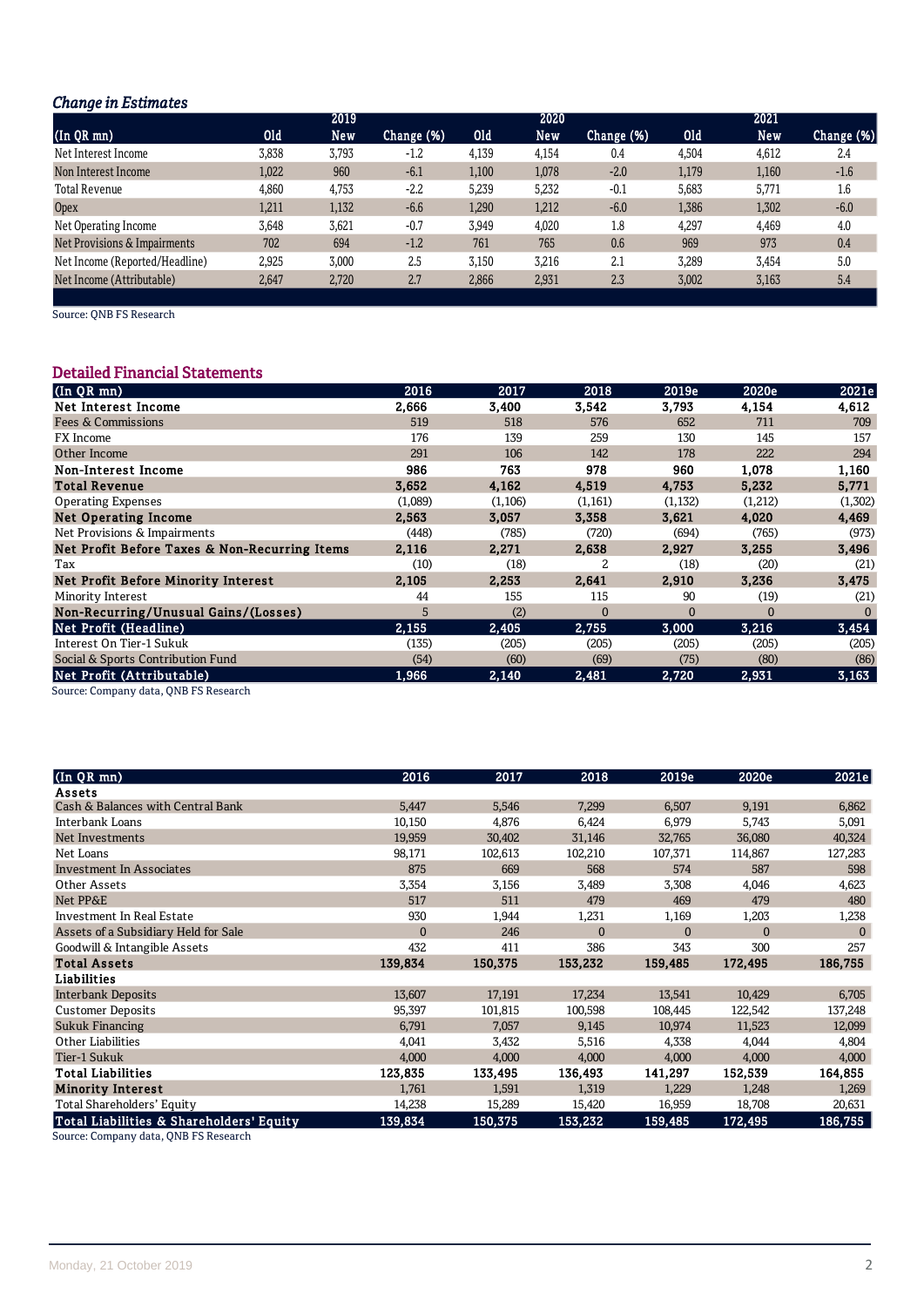| <b>Key Indicators/KPIs</b>             | 2016  | 2017    | 2018   | 2019e  | 2020e | 2021e |
|----------------------------------------|-------|---------|--------|--------|-------|-------|
| Profitability (%)                      |       |         |        |        |       |       |
| RoE                                    | 14.7  | 15.0    | 16.2   | 17.6   | 17.3  | 16.9  |
| RoAA                                   | 1.5   | 1.5     | 1.6    | 1.7    | 1.8   | 1.8   |
| <b>RoRWA</b>                           | 1.9   | 2.0     | 2.3    | 2.5    | 2.4   | 2.3   |
| NIM (% of IEAs)                        | 2.22  | 2.60    | 2.60   | 2.69   | 2.78  | 2.85  |
| NIM (% of RWAs)                        | 2.54  | 3.16    | 3.27   | 3.47   | 3.47  | 3.36  |
| NIM (% of AAs)                         | 2.00  | 2.34    | 2.33   | 2.43   | 2.50  | 2.57  |
| Spread                                 | 1.87  | 2.23    | 2.19   | 2.22   | 2.28  | 2.25  |
| Efficiency (%)                         |       |         |        |        |       |       |
| Cost-to-Income (Headline)              | 29.8  | 26.6    | 25.7   | 23.8   | 23.2  | 22.6  |
| Cost-to-Income (Core)                  | 32.2  | 27.0    | 26.2   | 24.4   | 24.0  | 23.5  |
| Liquidity (%)                          |       |         |        |        |       |       |
| LDR                                    | 102.9 | 100.8   | 101.6  | 99.0   | 93.7  | 92.7  |
| Loans/Assets                           | 70.2  | 68.2    | 66.7   | 67.3   | 66.6  | 68.2  |
| Cash & Interbank Loans-to-Total Assets | 11.2  | 6.9     | 9.0    | 8.5    | 8.7   | 6.4   |
| Deposits to Assets                     | 68.2  | 67.7    | 65.7   | 68.0   | 71.0  | 73.5  |
| Wholesale Funding to Loans             | 20.8  | 23.6    | 25.8   | 22.8   | 19.1  | 14.8  |
| <b>IEAs to IBLs</b>                    | 123.8 | 123.8   | 122.9  | 122.4  | 117.7 | 120.7 |
| Asset Quality (%)                      |       |         |        |        |       |       |
| <b>NPL Ratio</b>                       | 1.0   | 1.2     | 1.2    | 1.3    | 1.2   | 1.2   |
| NPL to Shareholder's Equity            | 7.0   | 7.9     | 8.2    | 8.4    | 7.7   | 7.7   |
| NPL to Tier 1 Capital                  | 5.8   | 6.5     | 6.7    | 7.2    | 6.9   | 7.1   |
| Coverage Ratio                         | 80.2  | 99.1    | 173.9  | 182.1  | 215.9 | 231.5 |
| ALL/Average Loans                      | 0.8   | 1.1     | 1.9    | 2.2    | 2.5   | 2.7   |
| Cost of Risk                           | 22    | 44      | 45     | 54     | 48    | 47    |
| Capitalization (%)                     |       |         |        |        |       |       |
| Tier 1 Ratio                           | 16.2  | 16.9    | 17.8   | 17.6   | 16.5  | 15.2  |
| CAR                                    | 16.7  | 17.3    | 18.8   | 18.7   | 17.5  | 16.2  |
| Tier 1 Capital to Assets               | 12.2  | 12.4    | 12.3   | 12.4   | 12.1  | 11.9  |
| Tier 1 Capital to Loans                | 17.4  | 18.1    | 18.5   | 18.4   | 18.2  | 17.5  |
| Tier 1 Capital to Deposits             | 17.9  | 18.3    | 18.8   | 18.3   | 17.1  | 16.3  |
| Leverage (x)                           | 9.8   | 9.8     | 9.9    | 9.4    | 9.2   | 9.1   |
| Growth (%)                             |       |         |        |        |       |       |
| Net Interest Income                    | 3.9   | 27.5    | 4.2    | 7.1    | 9.5   | 11.0  |
| Non-Interest Income                    | 19.2  | $-22.7$ | 28.2   | $-1.8$ | 12.4  | 7.6   |
| <b>Total Revenue</b>                   | 7.6   | 14.0    | 8.6    | 5.2    | 10.1  | 10.3  |
| <b>OPEX</b>                            | 4.3   | 1.5     | 5.0    | $-2.6$ | 7.1   | 7.4   |
| Net Operating Income                   | 9.1   | 19.2    | 9.9    | 7.8    | 11.0  | 11.2  |
| Net Income (Attributable)              | 6.0   | 8.9     | 15.9   | 9.6    | 7.8   | 7.9   |
| Loans                                  | 12.2  | 4.5     | $-0.4$ | 5.0    | 7.0   | 10.8  |
| Deposits                               | 4.2   | 6.7     | $-1.2$ | 7.8    | 13.0  | 12.0  |
| Assets                                 | 9.8   | 7.5     | 1.9    | 4.1    | 8.2   | 8.3   |
| <b>RWAs</b>                            | 0.2   | 4.7     | $-3.3$ | 5.5    | 13.4  | 15.6  |

Source: Company data, QNB FS Research